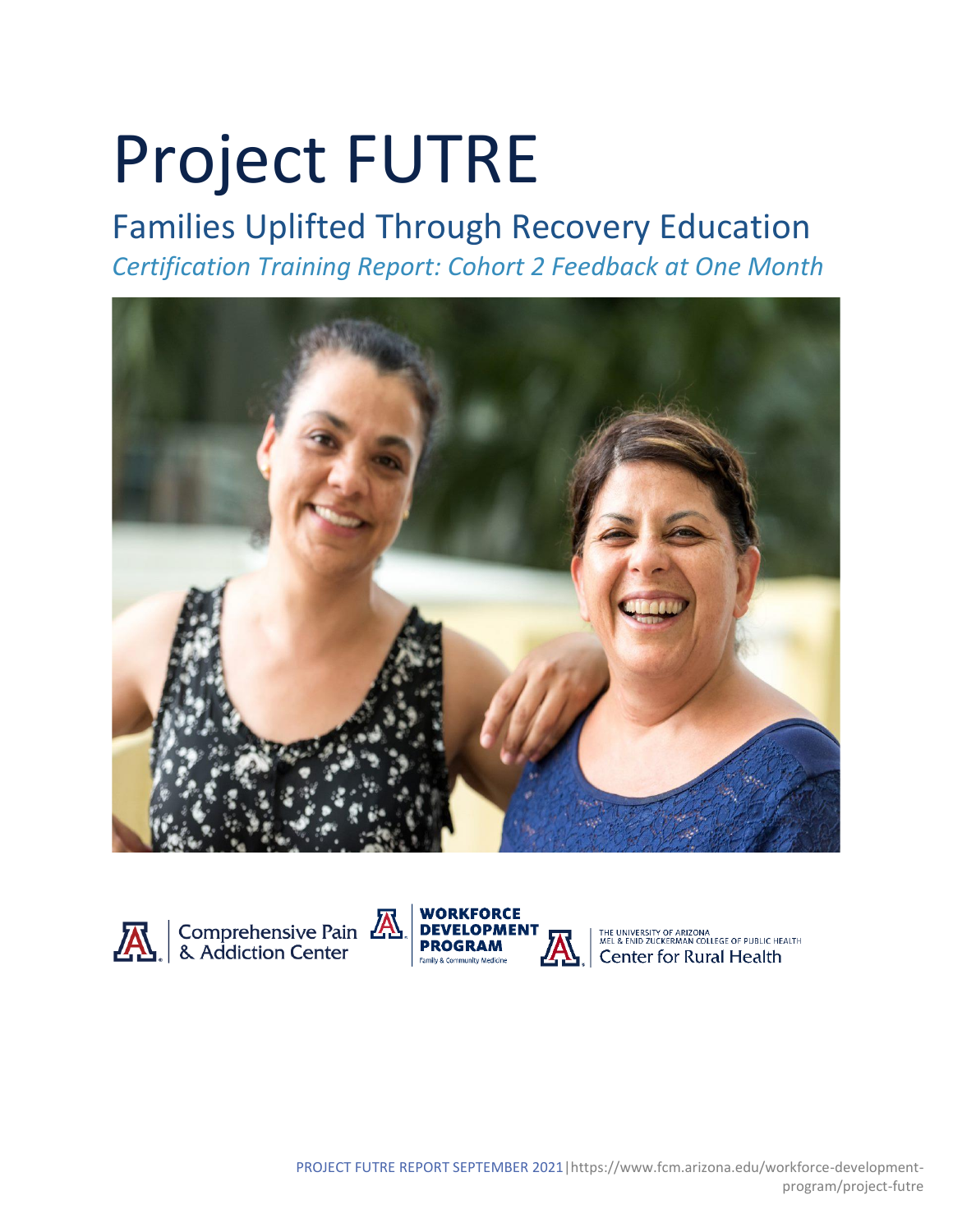#### 1. Introduction: Project FUTRE

Families Uplifted through Recovery Education (Project FUTRE) is designed to enhance and expand behavioral health paraprofessionals' knowledge, skills, and expertise. The aim of this project is to increase the number of behavioral health-related paraprofessionals qualified to provide services to children and families who are impacted by opioid use disorders (OUD) and other substance use disorders (SUD). The project has two levels. Level I is a 6-month online training to certify as a family support specialist. Level II involves an onsite apprenticeship with a healthcare organization for 12-months. This report details Level I feedback from Cohort 2 trainees after one month.

## 2. Trainee Characteristics

The one-month training surveys were sent to Cohort II, comprising of 18 trainees. All the trainees responded to the surveys. Twelve of the trainees (67%) identify as female, 5 (28%) as male, and one (5%) as non-binary/non-conforming. Of the 18 trainees, 16 repostponed to the question on race and ethnicity of which five (31%) identify as Hispanic/Latino, two (13%) as Black or African American, two (13%) as Alaskan Native, two (13%) with another race not listed, and one (5%) as Asian. In total, 25% identify as Non-Hispanic White. Over one-quarter of the cohort speak another language in addition to English. The mean age of this cohort is 46 years, and the median age is 45 years. The minimum and maximum ages are 24 and 66 years, respectively. Regarding their educational status, eight trainees (44%) said they have some college education, six (33%) have a high school diploma/GED, one (6%) has an associate degree, two (11%) have some form of vocational training and one (6%) has a bachelor's degree.

#### 3. Classroom Environment

According to information in Figure 3.1, most of Cohort 1 trainees, 17 (95%) strongly agree that the classroom environment is conducive for learning. They also reported that Project FUTRE instructors are respectful and encouraging.

#### **Figure 3.1 Classroom atmosphere and respect. (n=18)**

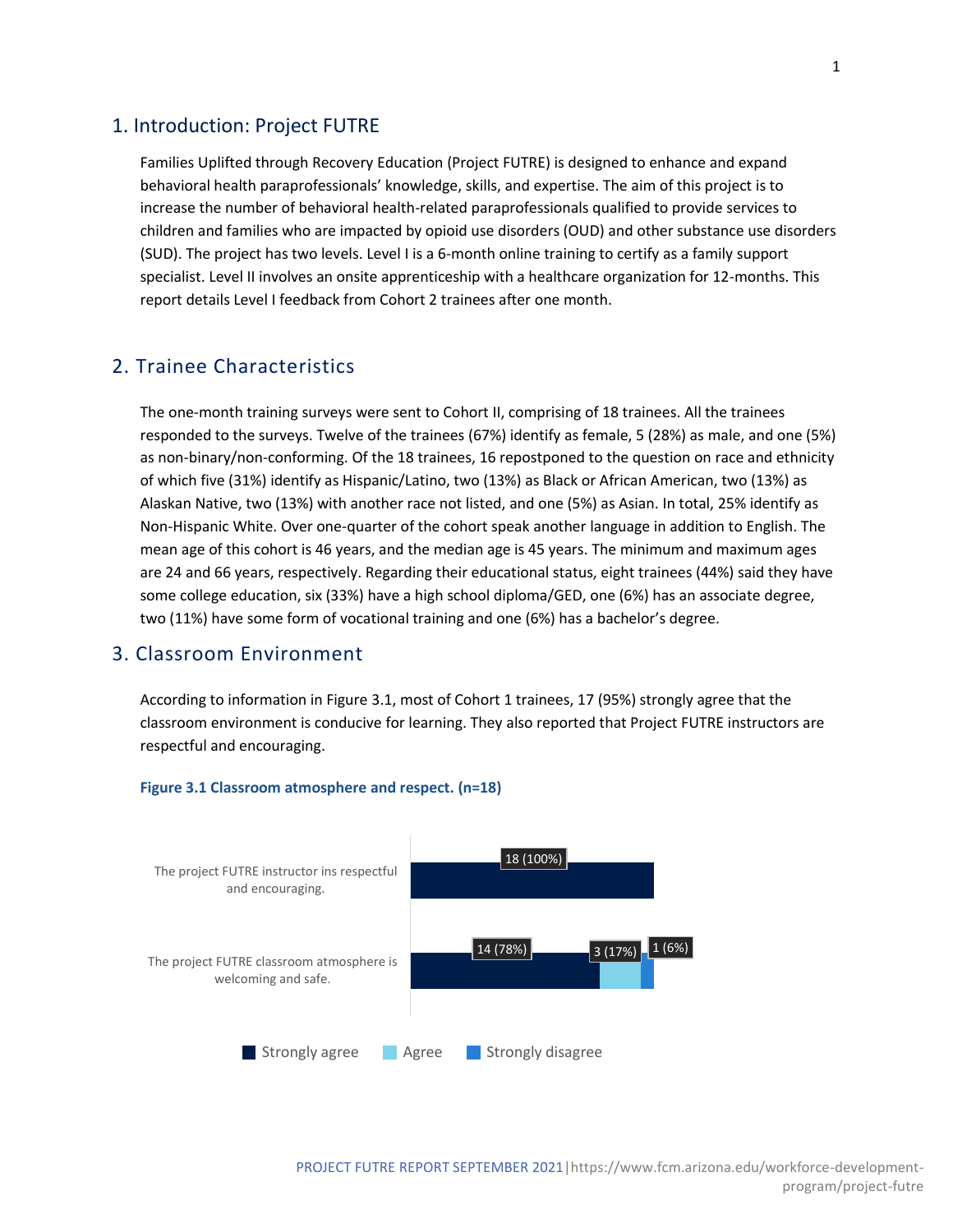## 4. Workload and Usefulness of Activities

Most trainees 16 (89%) felt that the workload required to fulfill the requirements of the training program is appropriate for the program. Figure 4.2 shows the percentage of trainees who believe that the activities are relevant and accessible. Most, 14 (78%) strongly agree that the activities are useful and will help them in their jobs and 14 (78%) strongly believe that the materials are accessible and acceptable.



#### **Figure 4.1 The Project FUTRE workload is: (n = 18)**





## 5. Technology and Internet Connectivity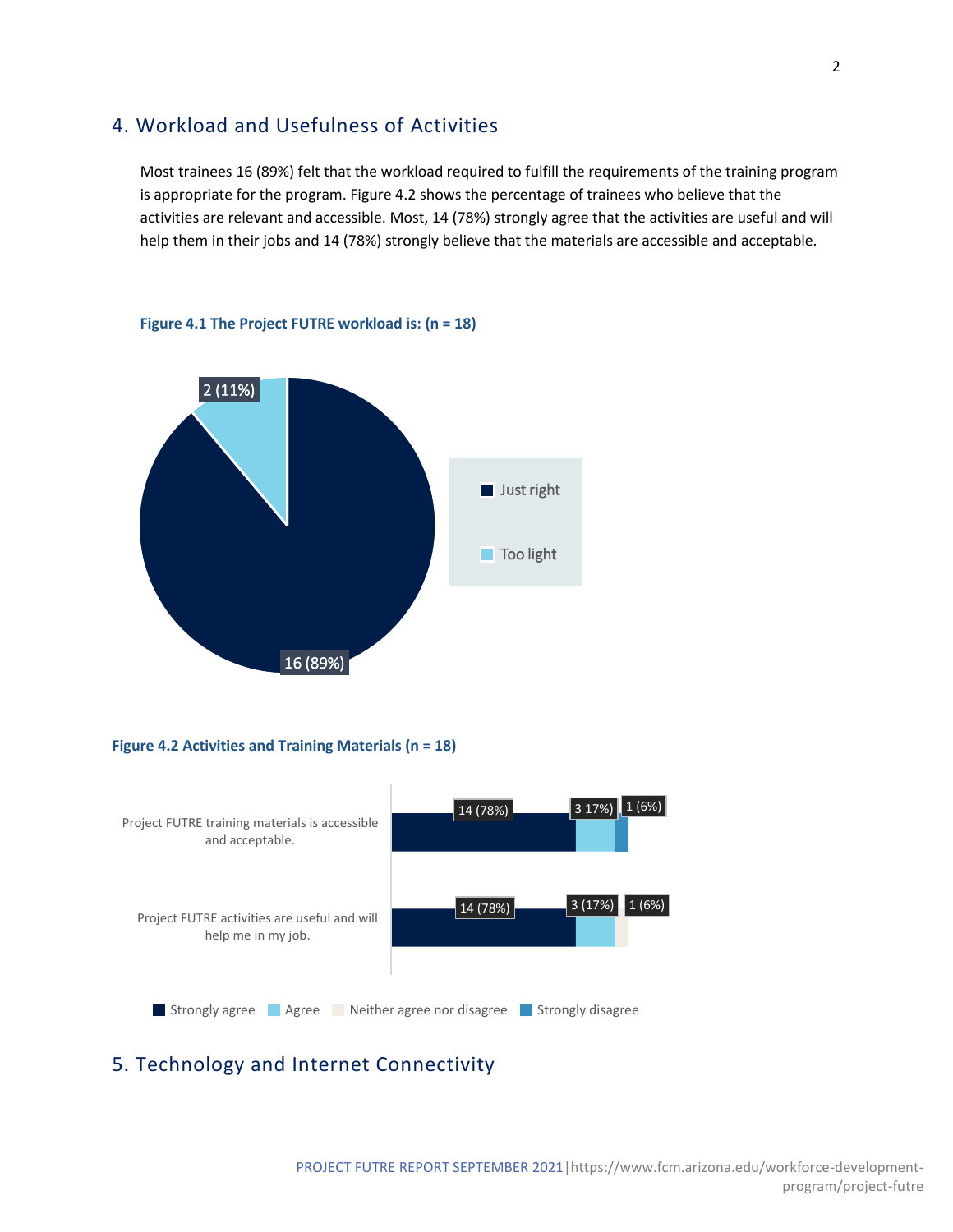Most of the trainees 15 (84%) indicate that their internet connectivity was sufficient to fully participate in class and 16 (89%) agree that their technology skills were crucial in allowing them to participate fully in class.



#### **Figure 5.1 Technology Skill and Internet Connectivity (n = 18)**

### 6.Trainee Satisfaction and Areas for Improvement

Questions regarding how the trainees view the payment process and their overall satisfaction with Project FUTRE are shown in Figure 6.1. Most of the trainees, 13 (72%) agree that the process for receiving participate stipends is working well for them and all the trainees are satisfied with Project FUTRE. The areas for improvement outlined by the trainees include more information on employment opportunities, more time in the classroom and a virtual convenient space for communication outside class. These are highlighted in Table 6.1. Table 6.2 also includes Project FUTRE strengths, as described by the trainees.

#### **Figure 6.1 Payment and Overall Satisfaction (n = 18)**



## 7.Trainee Barriers and Communication